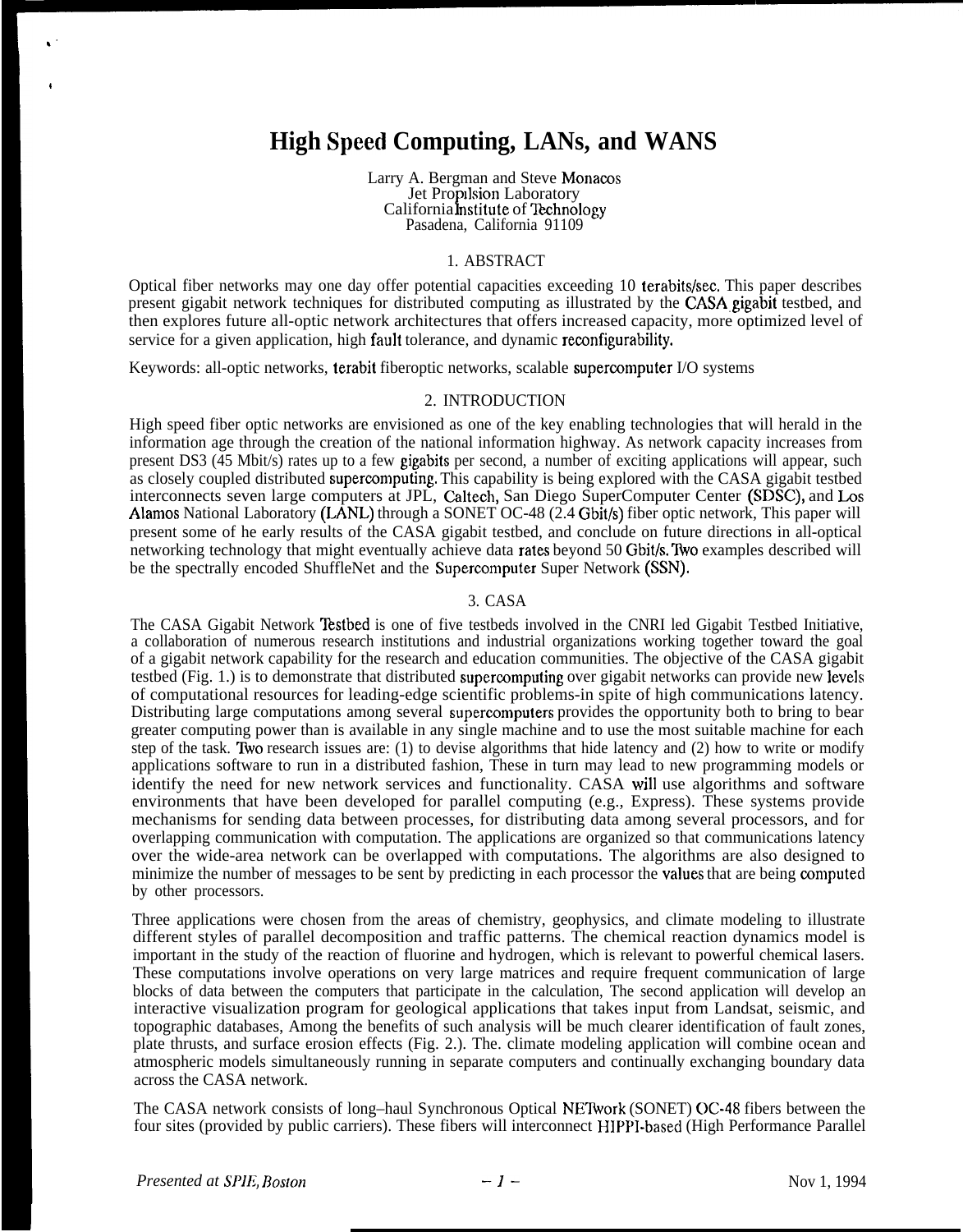

interface) local area networks at each site through HH'PI –SONET gateway developed by LANL. Some crossbar switch ports may also have an outboard TCP/l P accelerator attached for hosts without fast external 1/0 engines.

### 4. ALL OPTICAL NETWORKS

All-optic networks typically are defined as networks where the signal is maintained in he photonic domain from source to destination without ever incurring a electronic conversion along the way (e.g., for regeneration). Accrued advantages typically include increased bandwidth with fewer components, massive parallelism suitable for scalable 1/0 in supercomputers, low latency (approaching media propagation speed), and dynamic



.,

,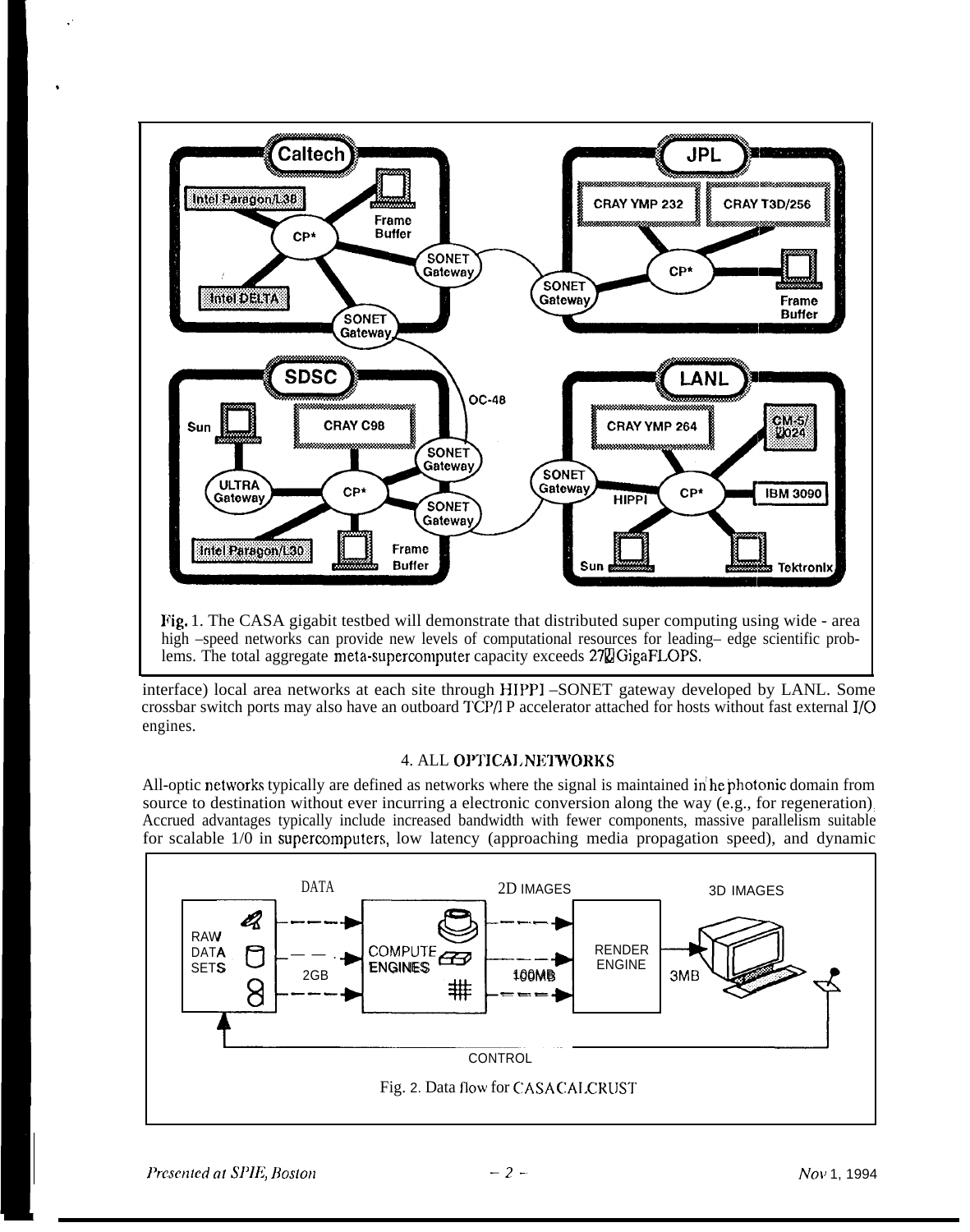

reconfigurability. Most all-optical networks currently being studied are based on wavelength division multiplexing (WDM) and designed to support stream services such as voice and video. Typically, their channel switching properties are too slow  $(\sim$ ms) for handling packet switched services, and especially short packets typical of fine-grain distributed computing applications. Two such all optical (or mostly optical) wide area . networks networks that are optimized for low latency and rapid reconfigurability are drawn from the massively  $\sim$ parallel processor (MPP) supercomputer internal communications networks family: ShuffleNet and SSN. Both systems offer very low latency in a local area network (LAN) setting, but are also extensible to wide area network (WAN) settings.

### S. SHUFFLENET

ShuffleNet (Fig. 3.) is a contraction for shuffle-exchange network. It refers to a cylindrical, wrap–around network of nodes with unidirectional optical external links and a bidirectional link to the node host, Each node host, implemented in conventional electronics, is both a source and sink for network traffic, which makes the network highly symmetric. This results in several desirable network properties: simple packet self-routing procedure at each node, suitable for optics implementation; efficient use of point-to-point bit -serial bandwidth, ideal for fiber data transmission; concurrent packets and thus high network capacity; network capacity that grows monotonically with network size; and multiple paths between nodes raising burst capacity, easing contention and failure modes.

The *Hot Potato* contention resolution algorithm is used at an intermediate node in a multi-hop network. Packets entering a node are only held long enough to determine where they wish to go. Then the packets to be forwarded leave the node, as many as possible on one of the shortest (of possibly several equivalent) paths to its destination. Some packets may be miss-routed, but the penalty for this can be made relatively small. The delay until a packet gets another chance, for networks with moderate internode separation, is small for packets going at the speed of light. Furthermore, miss-routed packets can have increased priority in later contention and thus decreased chances of further miss-routing. In some reasonable ranges of network parameters-traffic asymmetry and loading, internode distance, packet size, and network size—this algorithm can compare in efficiency with the conventional store-and-forward technique. Since the hot potato technique does not require asynchronous storage of the through – going packets, this node protocol is well adapted to lightwave

.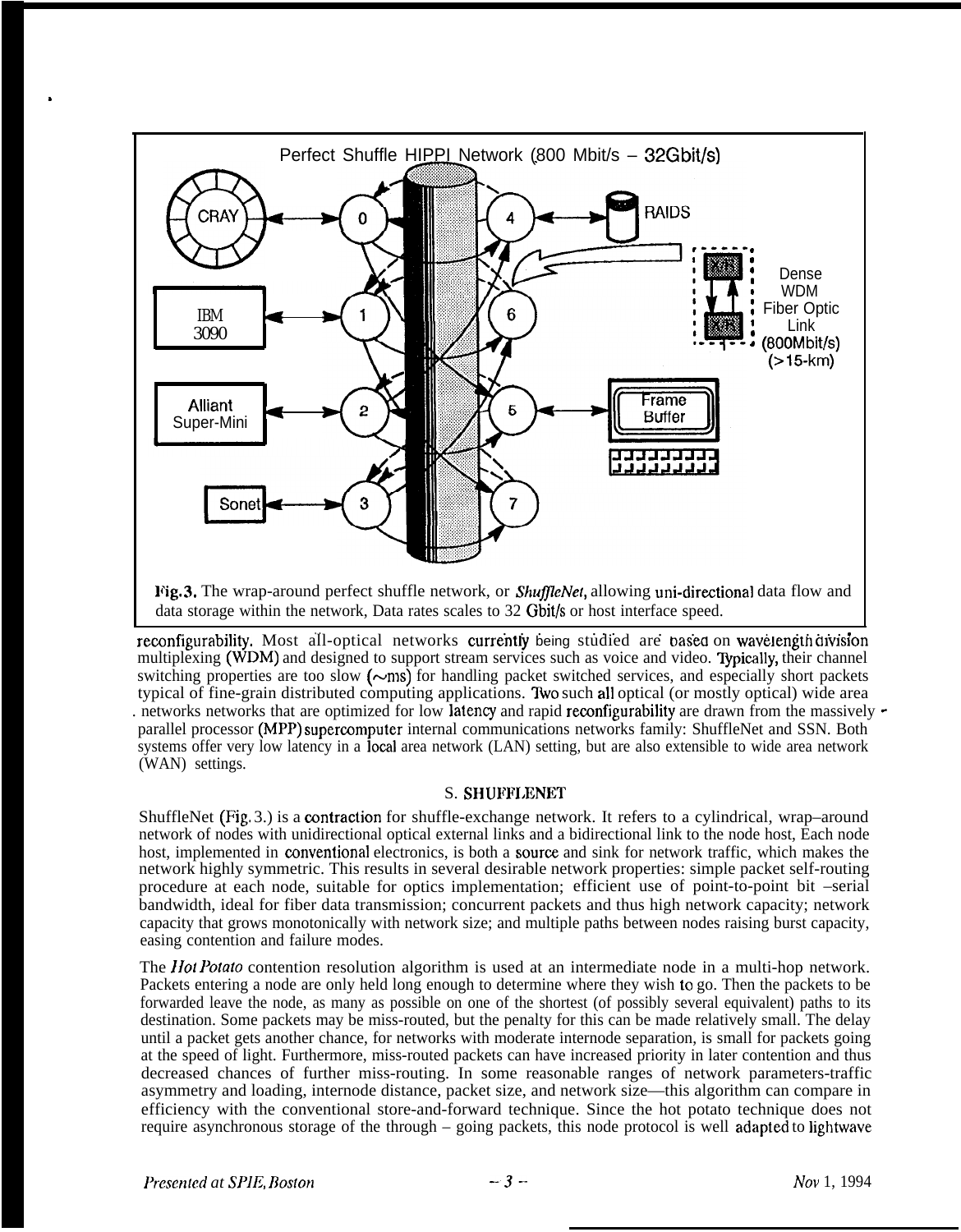flow-through architectures. It also simplifies host flow buffering requirements since the network possesses *memory.*

Typical applications include fine-grain distributed supercomputing for data fusion on the Global Grid, and implementing a distributed fault tolerant ATM switch in the network. Key ShuffleNet components include. dense WDM fiber optics, stepped wavelength laser diode arrays, photodiode detector arrays, and integrated optic (grating) coupling and wavelength control optics. ShuffleNet then to combines these three interlocking ideas, all of which take advantage of the strengths and mitigate the weaknesses of lightwave transmission.

### 6. SUPERCOMPUTER SUPERNET (SSN)

Conventional supercomputer interconnection networks consist of crossbar modules, which are connected by point-to–point copper or fiber links to create distributed mesh topologies (e.g., CP\*, Nectar). This type of "physical networking" topology creates cable layout problems, dealing with bundles of cables/fibers between various pairs of modules. It also introduces several routing hops, increasing the probability of interference between connections and making it difficult to guarantee quality of service to real time applications, SSN is a new network (Fig. 4.) that attempts to overcome these problems by replacing the point-to-point links with an all –optical interconnect system. The novel scheme employs asynchronous pipeline crossbar switches used in parallel supercomputers to interconnect multi-channel WDM fiber optic links to an optical star (or tree) "physical" topology. Wavelength Division Multiplexing (WDM) will be used to subdivide the very large fiber bandwidth into several channels, each of Gigabit/secbandwidth. WDM channels (supporting also time division multiplexing) will be established between modules, thus defining a dense "virtual" interconnection topology, which is dynamically **reconfigurable**, responding to changing traffic patterns. A pool of channels will be set aside for direct, end - to-end connections between crossbars, providing circuit –switched service for real-time traffic applications. The low switching latency also makes SSN ideal for many fine grain applications.

### 6.1. Architecture

.

,

Architecturally, OPTIMIC has been directly conceived to support both circuit–switched and multi-hop traffic, achieve virtual topology reconfigurable intemmnection through an optical star (or tree), and base its networking operations on the intelligent fabric of the network itself. Although it can be based on already existing technologies, it is also well positioned to absorb the new exciting technologies that are currently emerging in optoelectronics and high–speed intelligent networking, showing the future directions in high performance computing and communications.

The general OPTIMIC architecture is shown in Fig. 4. Each network node consists of an APC constructed from the MyriNet pipeline crossbar ICS (that are asynchronous) and multiple optical channels. The APC establishes fast connections from one of several local hosts to one of the available optical channels. Typically, datagram connections remain permanent (solid lines) while stream based services (such as video) are made on demand, Since the number of available optical channels ( $> 24$ ) greatly exceeds the number of ports on a given crossbar node (<8), many different virtual topology configurations are possible. Also, the probability of encountering a blocked state among the circuit switched channels is greatly reduced as well.

A initial testbed implementation of OPTIMIC (in Fig. 5.) shows 4 MyriNet crowbar (APC) nodes and five isolated STAR -based fiber optic networks. Since tunable laser technology is still quite experimental, fiberoptic ribbon cable (with one fiber representing one wavelength) could also be used initially to implement an optical space division multiplexing network with equivalent functionality,

Eventually, it is planned that the OPTIMIC testbed configuration will consist of as many as 8 APGs. The *virtual* topology will initially be a perfect shuffle, with maximum path length of 3 hops. Assuming three dedicated wavelengths (i.e. three ports) per module, the number of wavelengths required is  $3 \times 8 = 24$ . This number, however, can be reduced to 8, by time division multiplexing three 800 Mbps subchannels cm a single WDM channel operating at 2.4 Gbps. The 800 Mbps channel rate is adequate for our purposes since it exceeds the 640 Mbps MyriNet chip rate. In addition, a pool of 24 channels, at 800 Mbps each (i.e., 8 wavelengths) will be set aside for circuit - switched connections. The total number of required wavelengths is 16, each wavelength supporting 3 TDM channels at 800 Mbps each. The maximum number of hosts that can be connected to the system is  $8 \times 24 \times 4 = 768$ . In our target configuration, up to 50 hosts could be supported, thus requiring 50 HIs.

Non-real-time traffic (file transfers, interactive communications, etc.) will travel on the virtual multihop network (at most 3 hops). Real –time traffic will use circuit switched connections. Signaling and control traffic (e.g., call set up messages) will travel on the virtual, multihop network.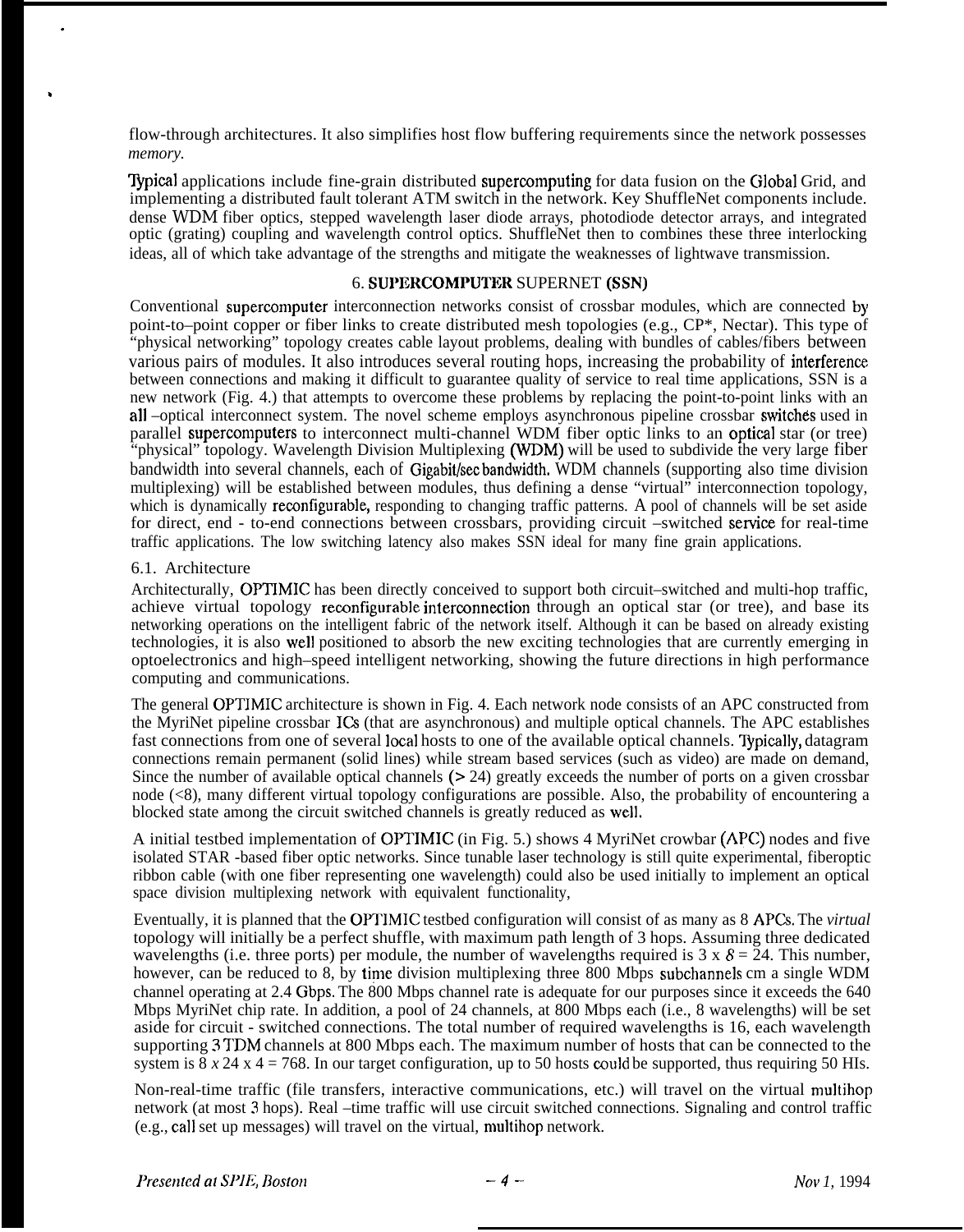# 6.2. Optical Channel Interface (OCI).

The Optical Channel Interface board (Fig. 6.) or OCI is responsible for buffering and switching between APC ports and the fiber optic links. Although only five (5) fiber optic links are planned to be built in the early testbed, considerably more fibers could be added later,

# *6.3.* Asynchronous Clock Recovery

There are several types of clock recovery, framing, and multiplexer/demultiplexer ICs commercially available today that operate at Gbit/s rates. Some are also integrated with fiber optic transceivers to minimize layout problems. This will be the method used to synchronize streams between adjacent OPTIMIC nodes.

# 6.4. Fiber Optic Links

,

I

The circuit switched (C/S) mode of OPTIMIC requires the availability of many dedicated optical channels (where many is defined as a number larger than the number of APC ports). This enhances the scalability and reconfigurability of the network and reduces the possibility of blocked paths,

In all, there are four Potential technologies that maybe employed either singly or in combination: [1) spatial multiplexing (via fiber ribbon cable),  $(2)$  spectral multiplexing via dense wavelength division multiplexing VDM) optical components (either tunable lasers, Fabry Perot reeeivers, or stepped wavelength laser arrays)

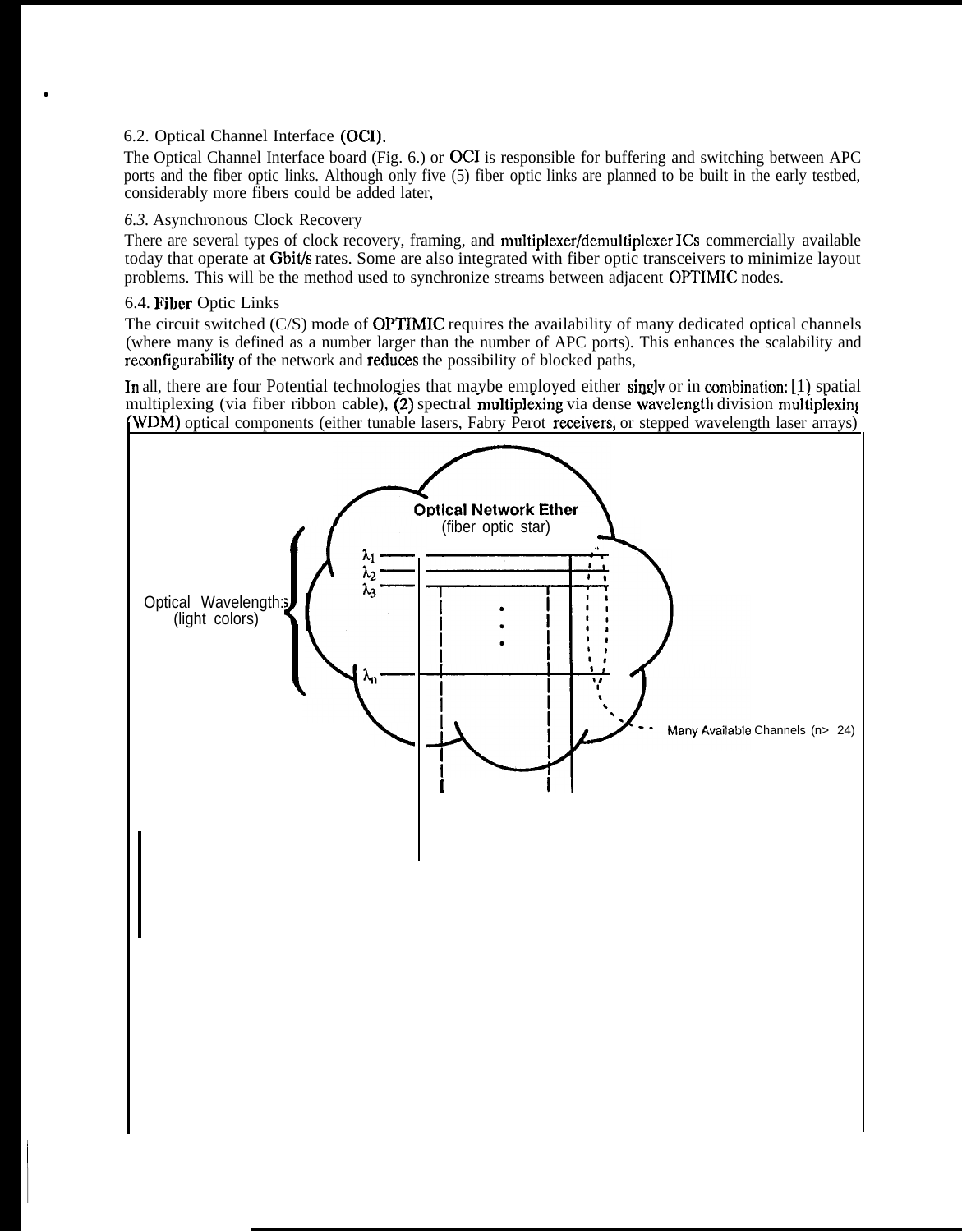(3) optical frequency division multiplexing (FDM) via sub-carrier multiplexing, and finally, (4) electronic time division multiplexing (TDM). The lowest risk technology is the fiber optic ribbon cable (spatial) described as (1) below, It is also the least expensive for a small number of channels (<16). Its disadvantages are that multiple fiber media plants are required, limiting scalability. An advantage is that it can always be augmented with WDM at a later date.

The most effective technology in terms of maximizing system performance would be to utilize tunable laser diodes combined with tunable Fabry Perot receivers (Fig. 7.). This would produce the richest network virtual topology, maximize aggregate capacity, and minimize probability of blocked states.

## 7. ENABLING APPLICATIONS

The low-latency, dynamic reconfigurability, and scalability of OPTIMIC and SHUFFLENET are expected to enable several new-types of applications in the area of distributed supercomputing and visualization:



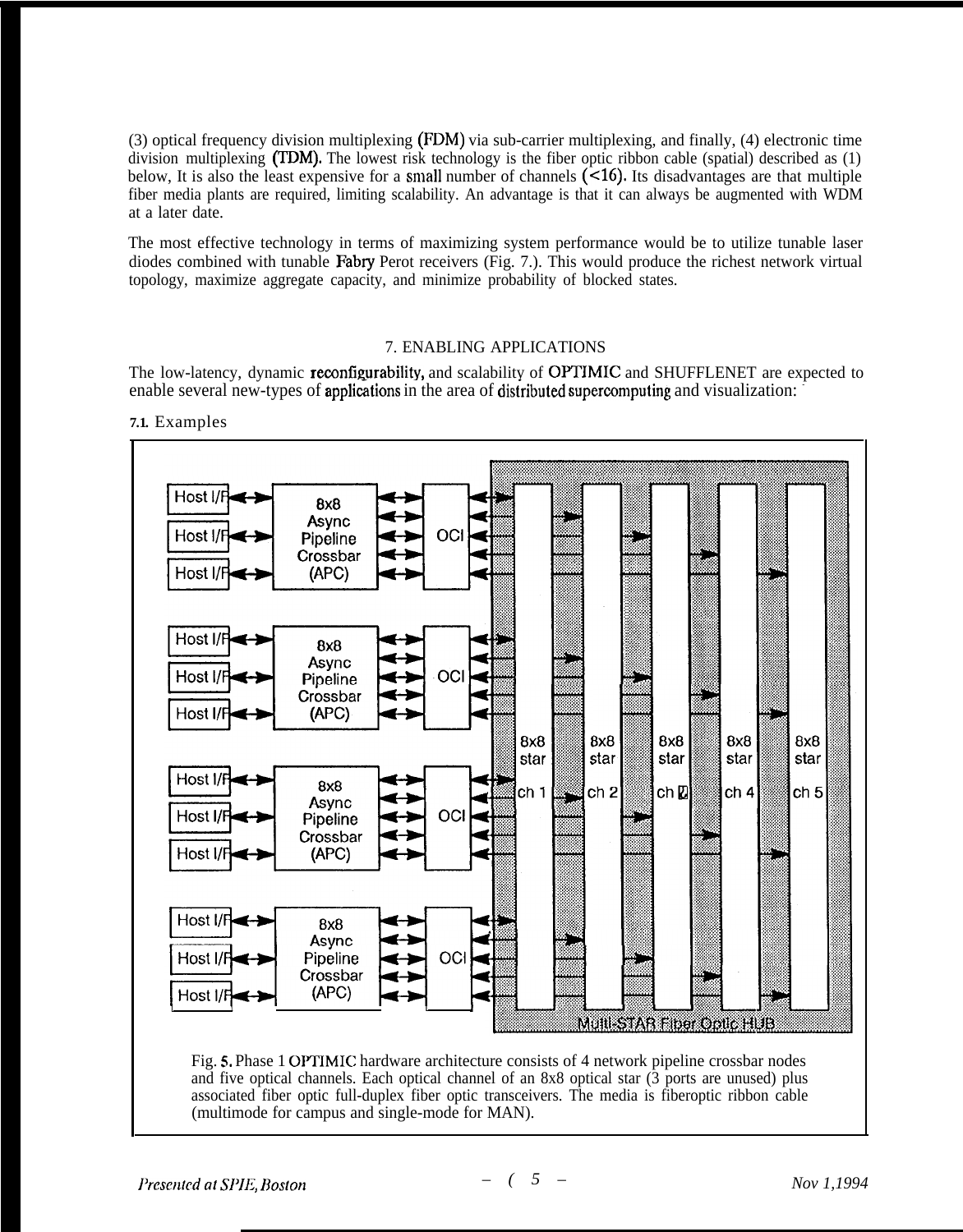

*Fine Grain Meta-Supercomputer:* The OPTIMIC attributes would accelerate the evolution of a network-based operating system (OS) with precise synchronization of dispersed processes, fine grain process management on 100's- 1000's of processor elements (PI%), distributed checkpointing of jobs, and dynamic entry of new hosts.

*Real Time Distributed Network Operating System: Low and predictable (bounded) latency makes OPTIMIC ideal* for wide area network control and data acquisition applications. Examples in the government include Air Force SATCOM network, SDI BE, remote. robot control for NASA applications, and in the commercial arena, oil refinery and power plant control, avionics and spacecraft control systems, control of electrical power distribution systems, and factory automation.

●

✎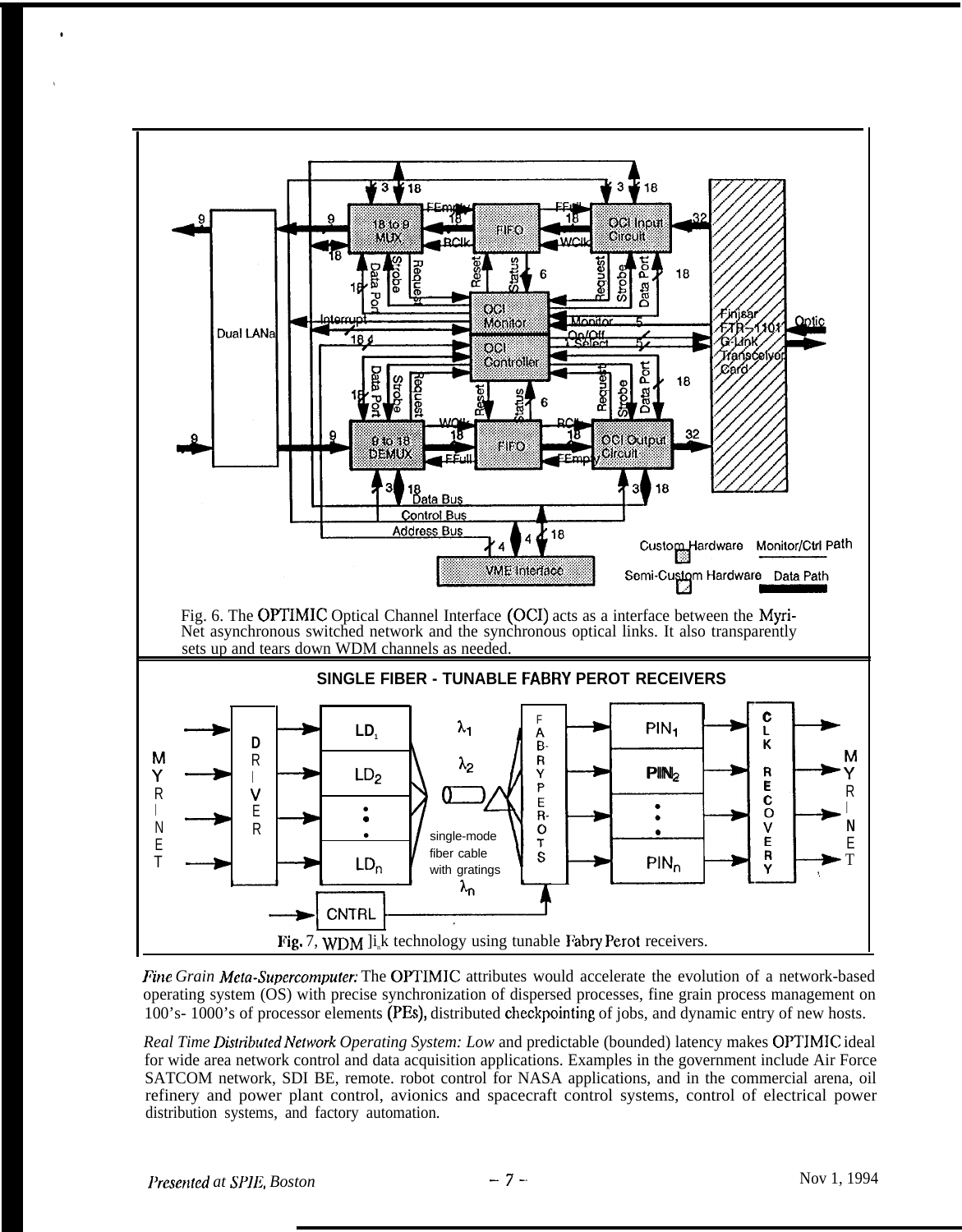

*Distributed Image Data Base Perusal: Scientific image-based data-base archival and perusal systems are now* being developed in several efforts, such as the UC Sequoia effort and the MAGIC testbed. NASA applications, such as EOS, will require the capability of perusing through **terabytes** of data very quickly and interactively. A low latency high throughput network will be essential for responding quickly to interactive control from the user (datagram) and sending image bursts back to the user (streams/circuit switched).

## 7.2. Target Demonstration Application

\*

4 .

> The basic OPTIMIC testbed topology is shown in Pig. 8.. APC switching nodes are placed in three clusters: a group of four in the UCLA engineering and computer science building, a group of two in the UCLA Atmospheric Physics building, and a group of two at JPL/Caltech. OCIs interconnect the three clusters as well as selected ports within the largest cluster at the UCLA Computer Science Department.

> One fiber optic link segment (14km) of CASA gigabit network between JPL and Caltech in the Pasadena area is proposed as the target OPTIMIC testbed demonstration site using scalable 1/0 supercomputers (Fig. 9.). The proposed OPTIMIC application that combines elements of (1) and (2) above is the UCLA Global Climate Model (GCM) being developed by R. Mechoso for the CASA project. On the present CASA network, a single channel HIPPI only permits a coarse-grain coupling of the ocean/atmosphere mode] between the Caltech Intel DELTA (running the ocean model) and JPL Cray YMP (running the atmospheric model). In late FY'94, the Caltech Intel DELTA will be upgraded into a Paragon and the JPL Cray YMP to a T3D, both with multiple HIPPI ports. Running over the existing dark fiber, OPTIMIC would provide four times the capacity  $(3.2 Gbi\dot{t}/s)$ and lower latency routing between the two supercomputers than the present single HIPP1 channel with Crossbar Interfaces (CB1). This would provide a foundation for a finer grain decomposition of the GCM application, Simultaneously, high performance workstations can interactively capture image results of the running GCM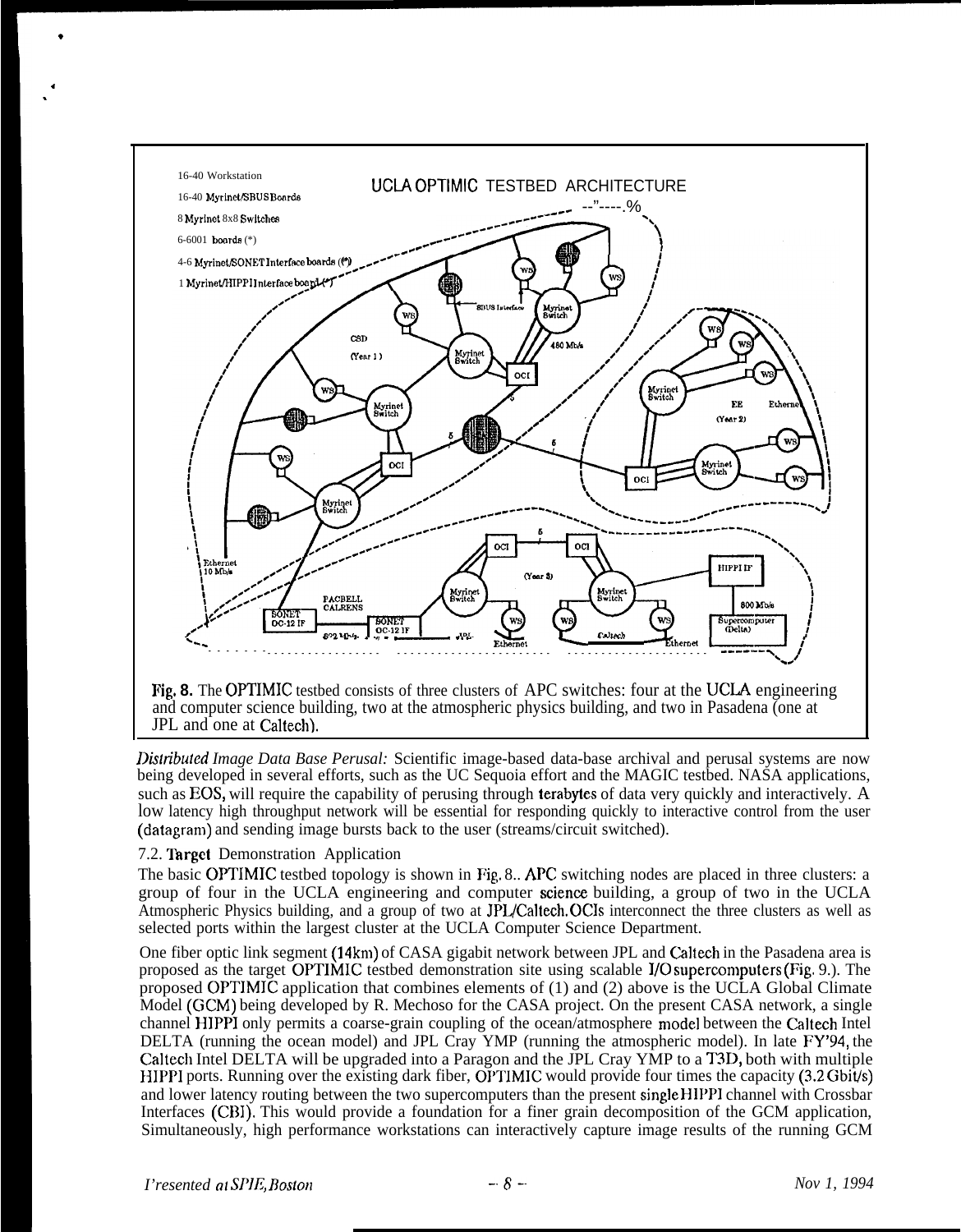

model and peruse through new data sets that would be staged for later GCM runs. The OPTIMIC network dynarniedly allocates/deallocates optical channel bandwidth as workstations or MPP nodes enterfleave the network, The MyriNet APC network node also accommodates instantaneous reconfiguration of the MPP 1/0 channels from asynchronous 1/0 for separate partitioned jobs (e.g., one per quadrant of the MPP) to coherently striped I/O for one large single job.

### 8. ACKNOWLEDGMENT

The author would like to acknowledge the contributions R. Hartmayer and J. Morookian at JPL, J, Sauer at University of Colorado, and L. Kleinrock and M. Gerla at UCLA. The research described in this paper was performed by the Center for Space Microelectronics Technology, Jet Propulsion Laboratory, California Institute of Technology, and was jointly sponsored by ARPA (in part, under contract  $DABT63 - 93 - C - 0055$ ), NSF, CNRI, and BMDO/IST through an agreement with the National Aeronautic and Space Administration and the University of California, Los Angeles. Reference herein to any specific commercial product, process, or service by trade name, trademark, manufacturer, or otherwise, does not constitute or imply its endorsement by the United States Government, the University of California, Jet Propulsion Laboratory, or the California Institute. of Technology.

### 9. REFERENCES

[1] Acampora, AS., Karol, M. J. and M.G.Hluchyj, "Terabit Lightwave Networks: The Multihop Approach", AT&T Technical Journal, Vol. 66, No.6, pp. 21--34, November/Decem ber 1987.